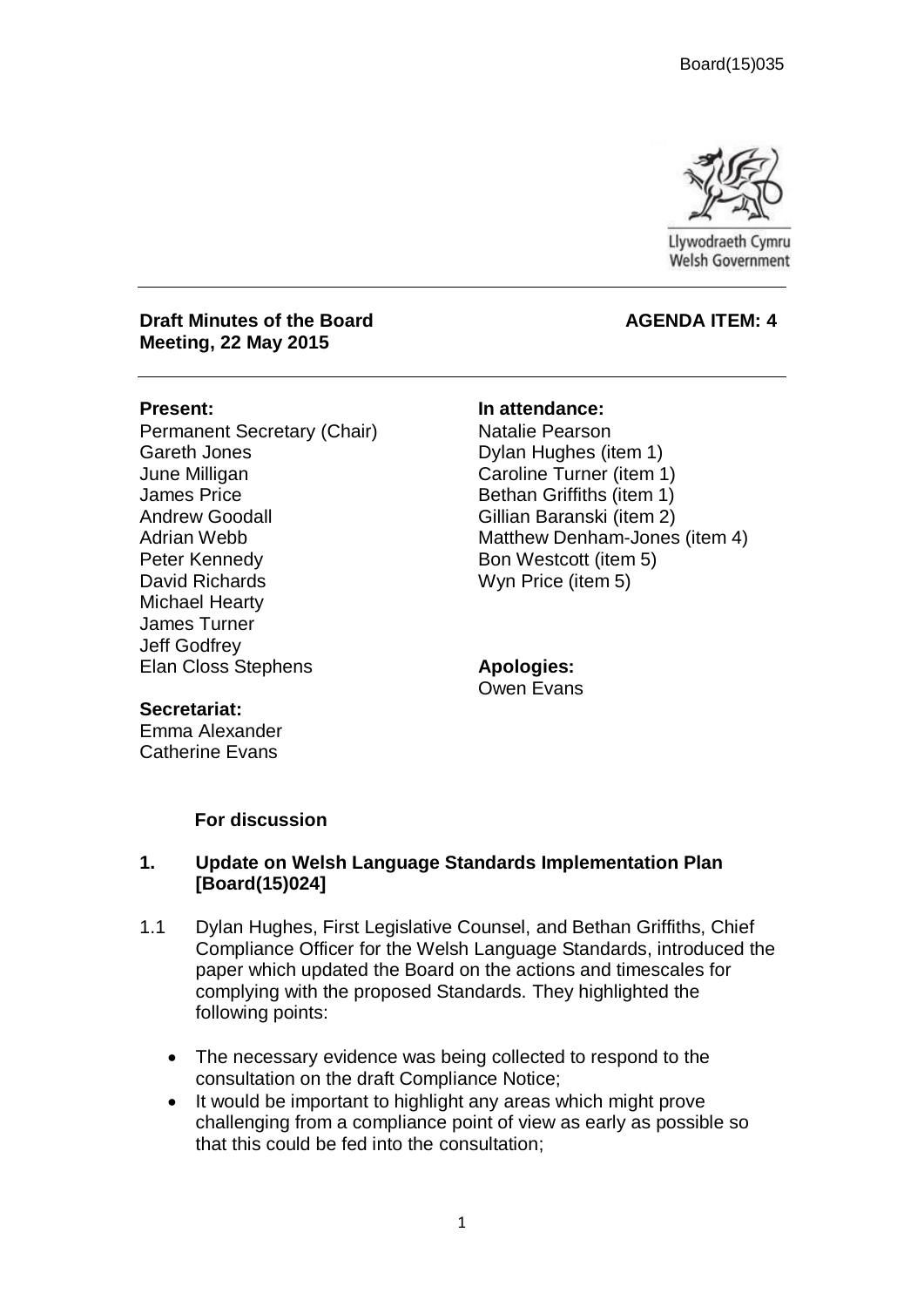- An internal communications plan had been developed to raise awareness and understanding amongst staff and would draw attention to key dates and important milestones;
- A new Welsh Language area had been launched on the intranet through which staff could access information about translation services, the Welsh Language Standards and help and guidance;
- It was hoped to roll out Microsoft Translate which would help staff with translating material, in particular from Welsh to English;
- Regular meetings were held with the Welsh Language Co-ordinators and Champions to ensure messages reached all DG areas;
- Portfolio funding had been allocated to resource a further 5 posts to take forward work in this area;
- Work was in hand to arrange a series of workshops with individual departments.
- 1.2 The following points were raised in discussion:
	- It would be important to ensure that the organisation fully embraced the new Standards;
	- Consideration should be given to how best to keep the First Minister informed of progress;
	- The organisation had a more bilingual feel now compared to a few years ago;
	- Work needed to be done to encourage staff to produce more concise documents in both English and Welsh;
	- A communications campaign would support this work.
- 1.3 The Permanent Secretary noted the progress made to date and thanked Dylan and Bethan for the update.

## **2. Flexible and Productive Working [Oral]**

- 2.1 Gillian Baranski, Chief Executive of CAFCASS Cymru and SRO of the Flexible and Productive Working workstream within the Preparing for the Future Programme, gave a power point presentation outlining progress to date. She highlighted the following points:
	- One of the challenges was about how resources were used in the best possible way for the people of Wales. This workstream provided an opportunity to be more innovative and change ways of working;
	- $\bullet$  It was about supporting and enabling staff to work more flexibly;
	- The second part of the project was about the ICT tools and equipment and included the Unified Communications Initiative;
	- Proof of concept work was taking place in the Merthyr office and Phase 1 of the Unified Communications Initiative was due to begin in September;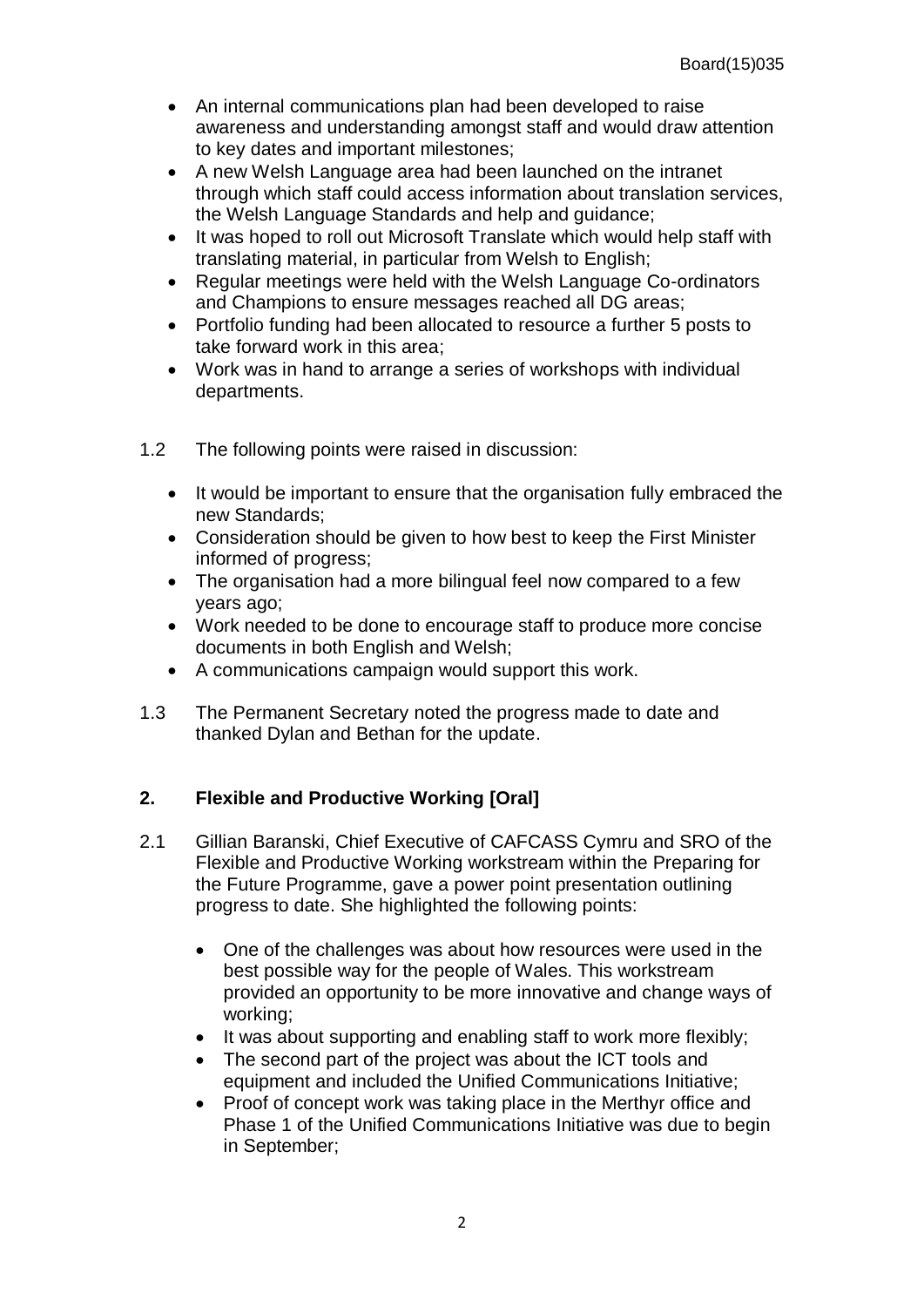- The third part of the project was about location/spaces and ensuring that staff were able to complete work from the most appropriate place for the task.
- 2.2 The following points were raised in discussion:
	- A consistent theme raised at Preparing for the Future engagement events with staff was the need for different behaviours from senior managers regarding recruitment policies;
	- It would be important to ensure that any new ICT tools delivered as promised;
	- Consideration should be given to leveraging input from younger staff, who may be more au fait with new technology;
	- It would be good to learn from other organisations who were already achieving what the WG wished to achieve;
	- It would be good to provide some examples to illustrate different ways of working.
- 2.3 The Permanent Secretary thanked Gillian for the update and asked that some examples of different ways of working be drawn up and shared with staff.

## **3. Preparing for the Future Update [Oral]**

- 3.1 Michael Hearty, Director General, Finance and Corporate Services, gave a brief update on the Preparing for the Future Programme. He highlighted the following points:
	- There were five workstreams: Resources and Structures; Leadership, Management and Capability; Flexible and Productive Working; Shared Services; and Commercial Governance;
	- An event would be held on  $12<sup>th</sup>$  June which would bring together all the workstream leads to review progress and think about connectivity;
	- The next meeting of the Oversight Group was scheduled to take place on  $16<sup>th</sup>$  June;
	- A lot of work was happening and progress was being made.
- 3.2 Following a brief discussion, the Permanent Secretary thanked Michael for the update.

## **4. Provisional Outturn Report 2014-15 [Board(15)025]**

4.1 Matthew Denham-Jones, Head of Budgetary Control and Reporting, introduced the report on the Welsh Government's provisional outturn for 2014-15. The first draft of the accounts had been submitted to the Wales Audit Office on 19<sup>th</sup> May and therefore the figures were still subject to scrutiny.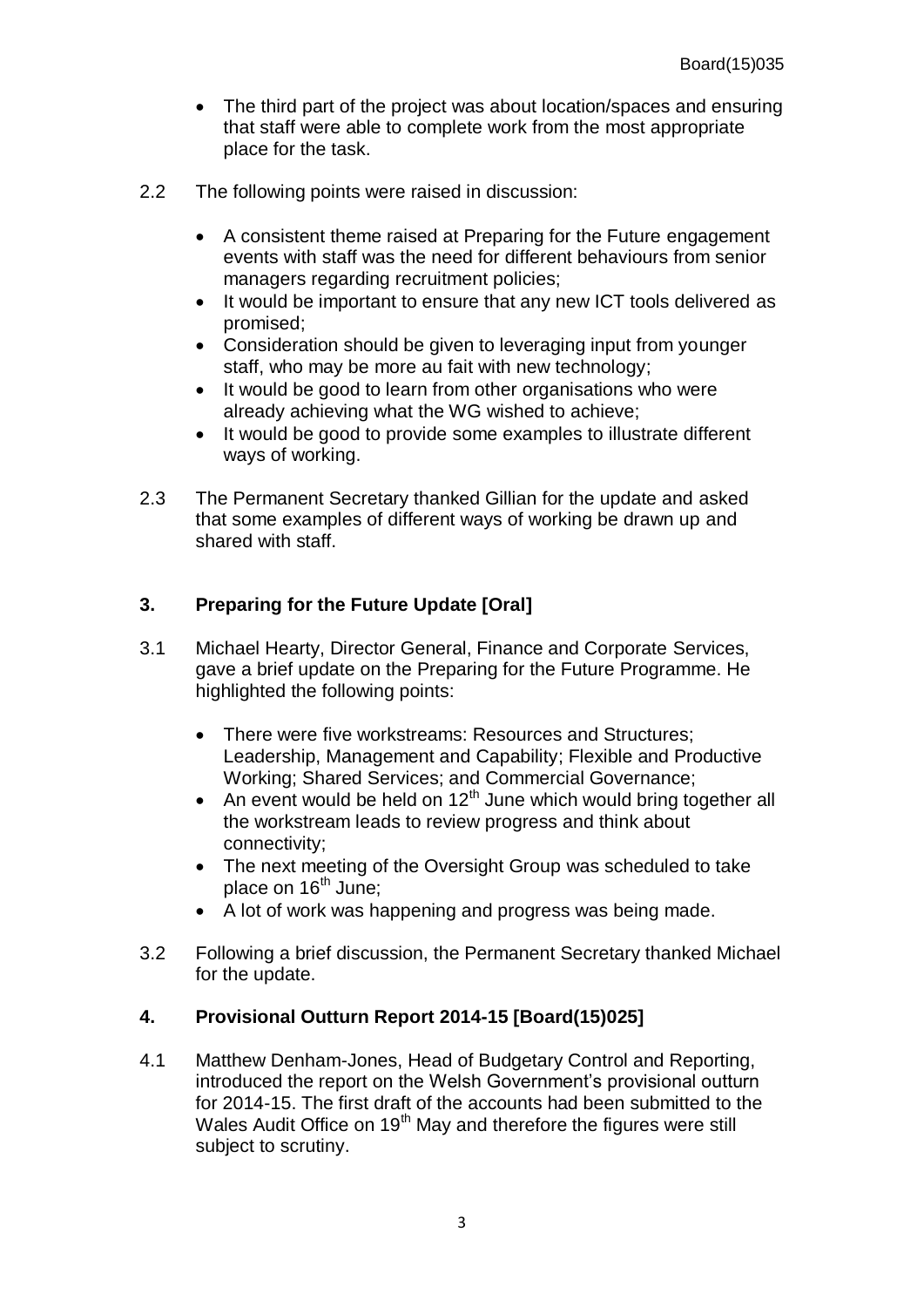- 4.2 Michael Hearty, Director General, Finance and Corporate Services, said that the Welsh Government had achieved 5<sup>th</sup> place overall in the performance table for cash forecasting in Government departments. On behalf of the Board, the Permanent Secretary congratulated Matthew and his team on their performance and asked that thanks be conveyed to all those involved in managing the Accounts.
- 4.3 Following a brief discussion, the Permanent Secretary thanked Matthew for the update.

## **5. Resilience and Security [Board(15)026]**

- 5.1 June Milligan, Director General, Local Government and Communities, introduced the paper which provided an update on resilience and security issues.
- 5.2 Following a brief discussion, the Permanent Secretary thanked June and noted that the Board were satisfied with the work in hand covered by the update.

## **For decision**

# **6. Draft Minutes of 24 th April and Matters Arising [Board(15)027]**

6.1 The minutes of the meeting held on  $24<sup>th</sup>$  April were agreed as an accurate record.

## **Regular Items**

## **7. Permanent Secretary's Items [Oral]**

## 7.1 *Director General (DG) Exception Reports*

- The Permanent Secretary invited DGs to share key issues from within their areas with Board colleagues. Issues raised included the Planning Bill which was expected to receive Royal Assent before the summer recess; introduction of the Environment Bill; payments to farmers; Equality and Diversity; changes to the senior management structure; the Welsh Treasury function; Reducing Complexity; Ambulance Performance Rates; the opening of the second phase of the Noah's Ark Children's Hospital for Wales; the Wales Audit Office Broadband Report and the recent Legislative Programme Board meeting.
- 7.2 Natalie Pearson, Head of Engagement and Innovation, gave a brief update on the Improving Email and Record Keeping project which was coming to a close.
- 7.3 *Remuneration Committee* James Turner, Non-Executive Director and Chair of the SCS Remuneration Committee gave a brief update on the meeting held in April. In addition to the usual updates, the Committee had discussed